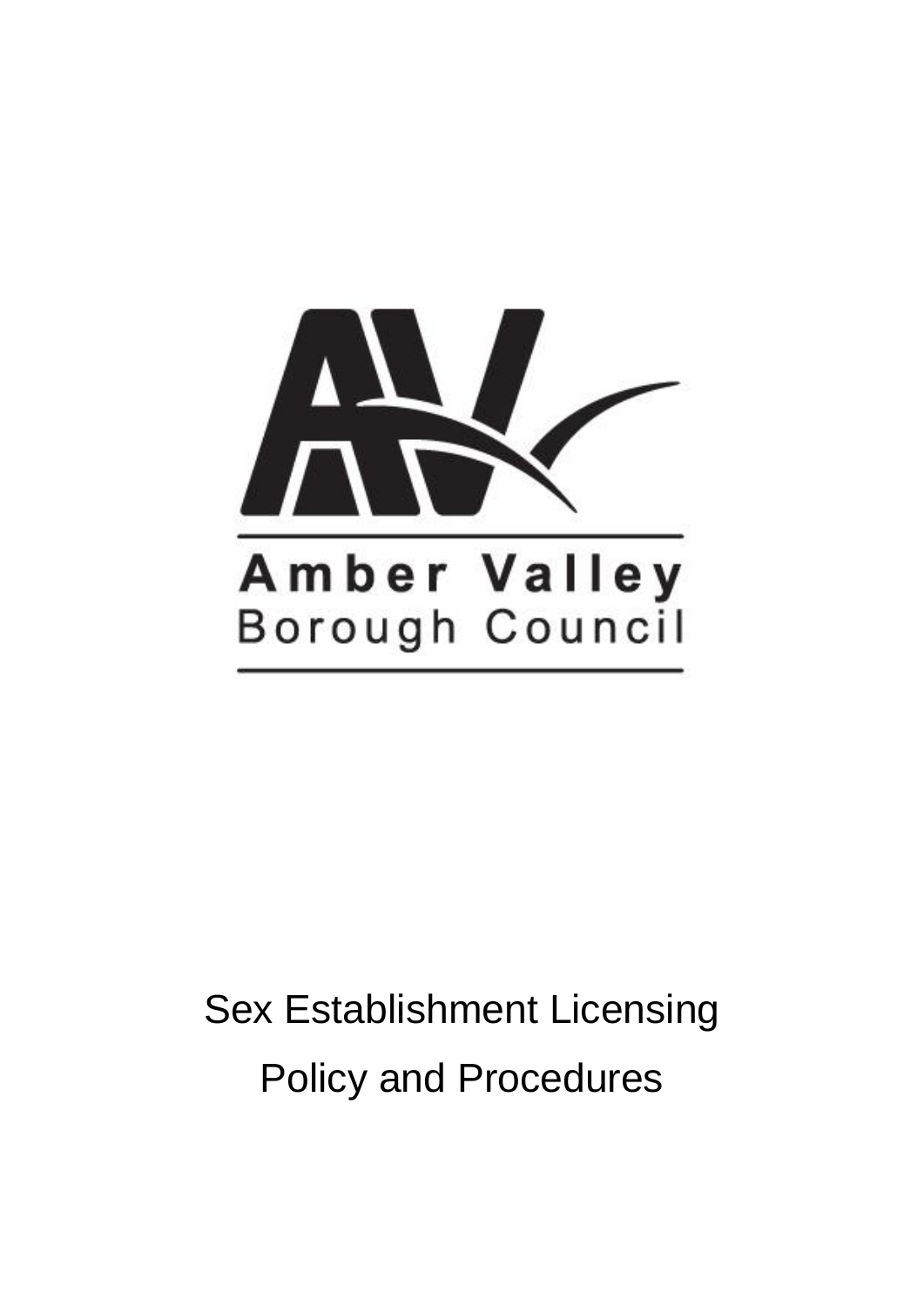# **Sex Establishment Licensing**

### **1 Introduction**

- 1.1 Amber Valley Borough Council adopted Schedule 3 to the Local Government (Miscellaneous Provisions) Act 1982 ('the 1982 Act') on  $5<sup>th</sup>$  April 2011 to enable the Council to licence Sex Shops and Sex Cinemas within the borough.
- 1.2 The Council adopted the amendment under Section 27 of the Policing and Crime Act 2009 ('the 2009 Act') on  $5<sup>th</sup>$  April 2011, which enables the Council to licence Sexual Entertainment Venues.
- 1.3 The 1982 Act and the 2009 Act can be viewed at [www.opsi.gov.uk.](http://www.opsi.gov.uk/)
- 1.4 This document relates to applications in respect of:
	- Sex Cinemas
	- Sex shops
	- Sexual Entertainment Venues

### **2 Definitions**

2.1 **Premises** include any vessel, vehicle or stall but do not include a private dwelling to which the public are not admitted.

### 2.2 **Sex Article** means

- a) anything made for use in connection with, or for the purpose of stimulating or encouraging:
	- i) sexual activity;
	- ii) acts of force or restraint which are associated with sexual activity, and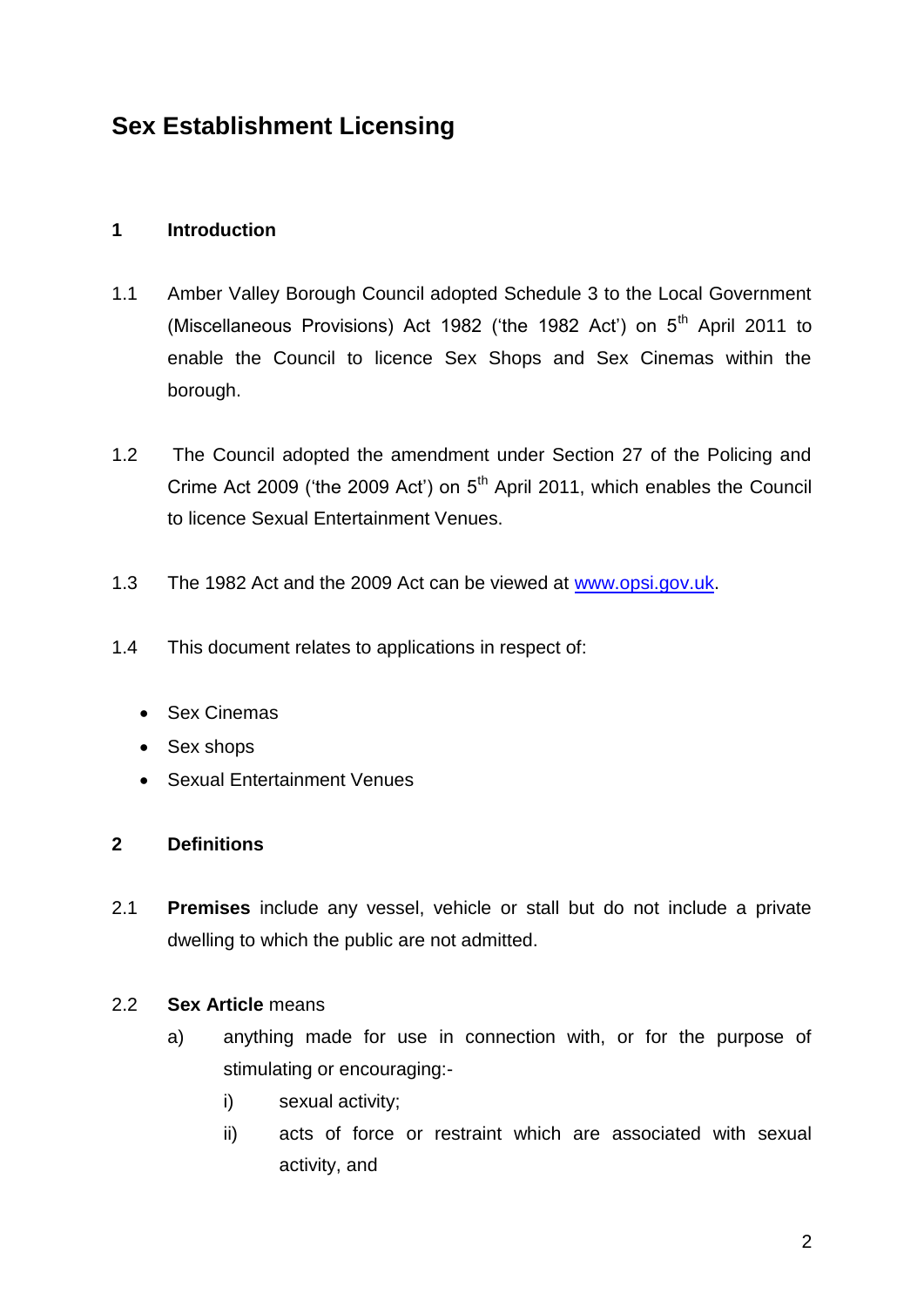- b) anything:
	- i) containing or embodying matter to be read or looked at or anything intended to be used, either alone or as one of a set, for the reproduction or manufacture of any such article; and
	- ii) to any recording of vision or sound, which
		- A) is concerned primarily with the portrayal of, or primarily deals with or relates to, or is intended to stimulate or encourage, sexual activity or acts of force or restraint which are associated with sexual activity; or
		- B) is concerned primarily with the portrayal of, or primarily deals with or relates to, genital organs, or urinary or excretory functions.
- 2.2 **Sex Cinema** means any premises, vehicle, vessel or stall used to a significant degree for the exhibition of moving pictures, by whatever means produced, which
	- a) are concerned primarily with the portrayal of, or primarily deal with or relate to, or are intended to stimulate or encourage:
		- i) sexual activity;
		- ii) acts or force or restraint which are associated with sexual activity.
	- b) are concerned primarily with the portrayal of, or primarily deal with or relate to, genital organs or urinary or excretory functions,

but does not include a dwelling-house to which the public is not admitted.

- 2.3 **Sex Establishment** means a Sexual Entertainment Venue, Sex Cinema or a Sex Shop as appropriate.
- 2.4 **Sex Shop** means any premises, vehicle or vessel or stall used for a business which consists to a significant degree of selling, hiring, exchanging, lending, displaying, or demonstrating:-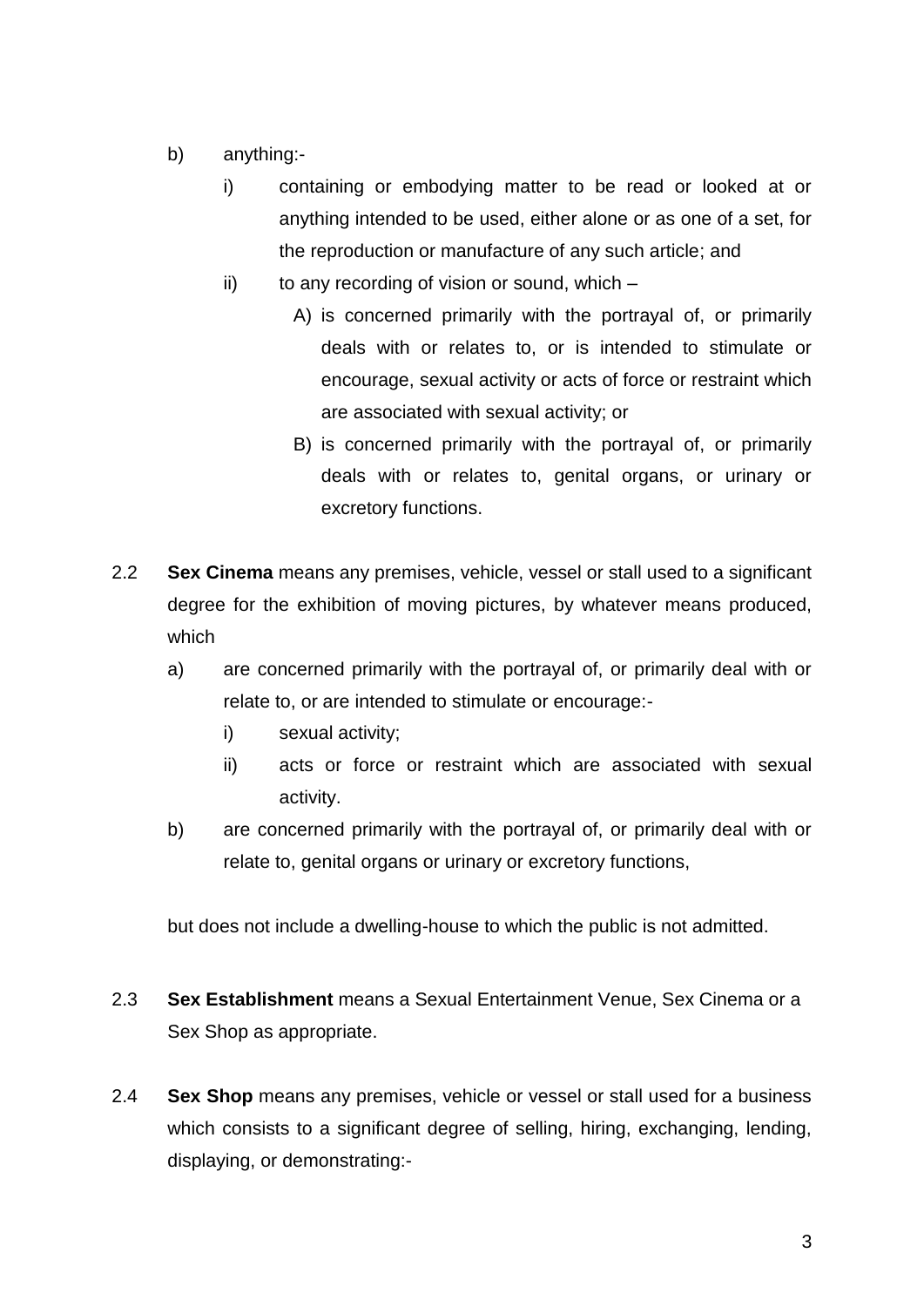- a) sex articles;
- b) other things intended for use in connection with, or for the purpose of stimulating or encouraging:
	- i) sexual activity
	- ii) acts or force or restraint which are associated with sexual activity.
- 2.5 **Sexual Entertainment Venue** means any premises at which Relevant Entertainment is provided before a live audience for the financial gain of the organiser or the entertainer (subject to the exceptions set out in paragraph 4.1 below).
- 2.6 **Relevant Entertainment** means any live performance or live display of Nudity which is of such a nature that, ignoring financial gain, it must reasonably be assumed to be provided solely or principally for the purpose of sexually stimulating any member of an audience (whether by verbal or other means). An audience can consist of just one person (e.g. where the entertainment takes place in private booths).

# 2.7 **Nudity** means:

In the case of a woman: exposure of her nipples, pubic area, genitals or anus; and

In the case of a man: exposure of his pubic area, genitals or anus.

# **3 Relevant Entertainment**

- 3.1 The Council will judge each case of its merits and the definition of Relevant Entertainment will apply to the following forms of entertainment as they are commonly understood:
	- Lap dancing
	- Pole dancing
	- Table dancing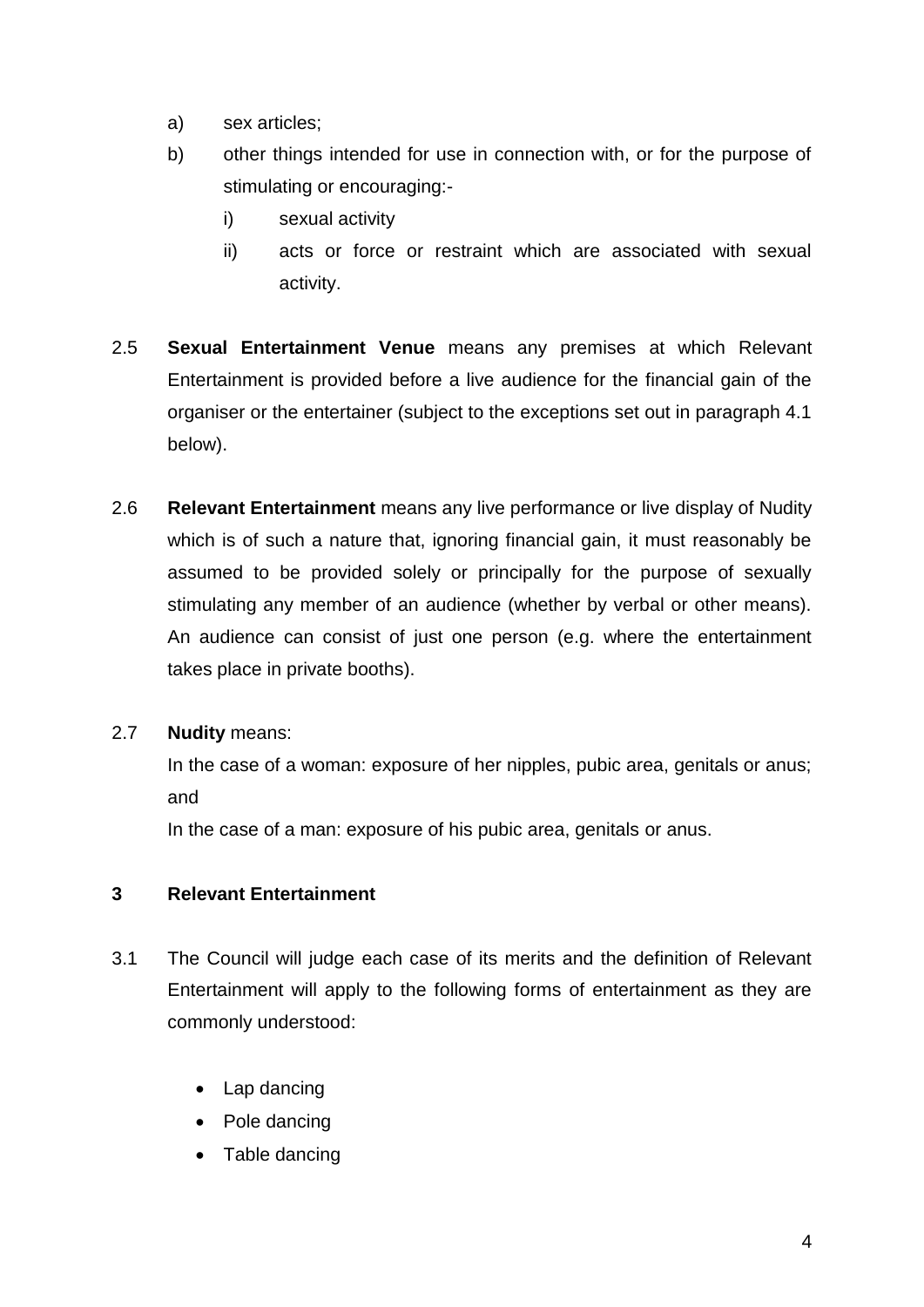- Strip shows
- Peep shows
- Live sex shows
- Burlesque (including nudity)
- 3.2 The above list is not exhaustive and as the understanding of the exact nature of these descriptions may vary, they should only be treated as indicative. Ultimately, decisions to licence premises as Sexual Entertainment Venues shall depend on the content of the entertainment provided and not the name it is given.

# **4 Sexual Entertainment Venues - exceptions**

- 4.1 Schedule 3, Paragraph 2A(3) of the 1982 Act defines those premises that are not Sexual Entertainment Venues. These are:-
	- Sex Shops and Sex Cinemas (which are separately defined in Schedule 3 to the 1982 Act)
	- Premises which provide Relevant Entertainment on an infrequent basis. These are defined as premises where:
		- a) no Relevant Entertainment has been provided on more than 11 occasions within a 12 month period;
		- b) no such occasions has begun within a period of one month beginning with the end of the previous occasions; and
		- c) no such occasion has lasted longer than 24 hours.
		- d) Other premises or types of performances or displays exempted by an order of the Secretary of State.
- 4.2 Premises which:
	- provide Relevant Entertainment on an infrequent basis or
	- provide any form of adult entertainment which falls outside the definition of Relevant Entertainment will continue to be regulated under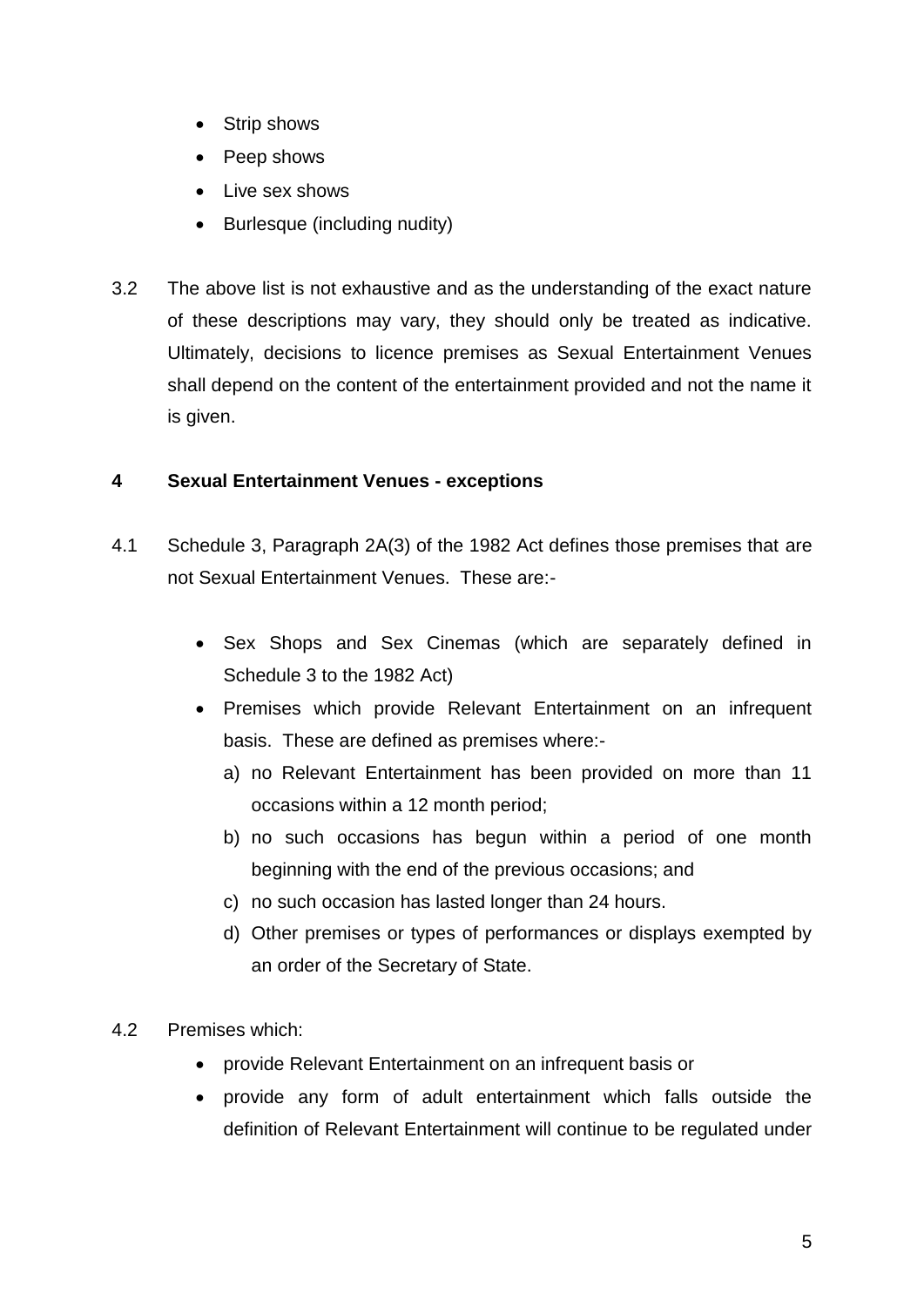the Licensing Act 2003, insofar as they are providing regulated entertainment under that Act.

# **5 Policy**

- 5.1 The Council do not take a moral stand in adopting this policy and recognises that Parliament has made it lawful to operate Sex Establishments, and that such business are a legitimate part of the retail and leisure industry.
- 5.2 The Council is mindful of possible concerns that the local community may have in regard to applications for Sex Establishments and this Policy will guide the Council when considering applications for licences in balancing the conflicting needs of commercial interests, patrons, employees, residents and local communities.
- 5.3 When considering an application the Council will have regard to the following:-
	- The proximity of residential premises, including any sheltered housing and accommodation of vulnerable people;
	- The proximity of educational establishments;
	- The proximity of places of worship;
	- Access routes to and from schools, play areas, nurseries, children's centres or similar premises in proximity to the premises
	- The proximity of shopping centres
	- The proximity to community facilities/halls and public buildings such as swimming pools, leisure centres, public parks, youth centres/clubs (this list is not exhaustive)
	- Any current planning considerations
	- Whether there is planned regeneration of the area.
	- The proximity of other Sex Establishments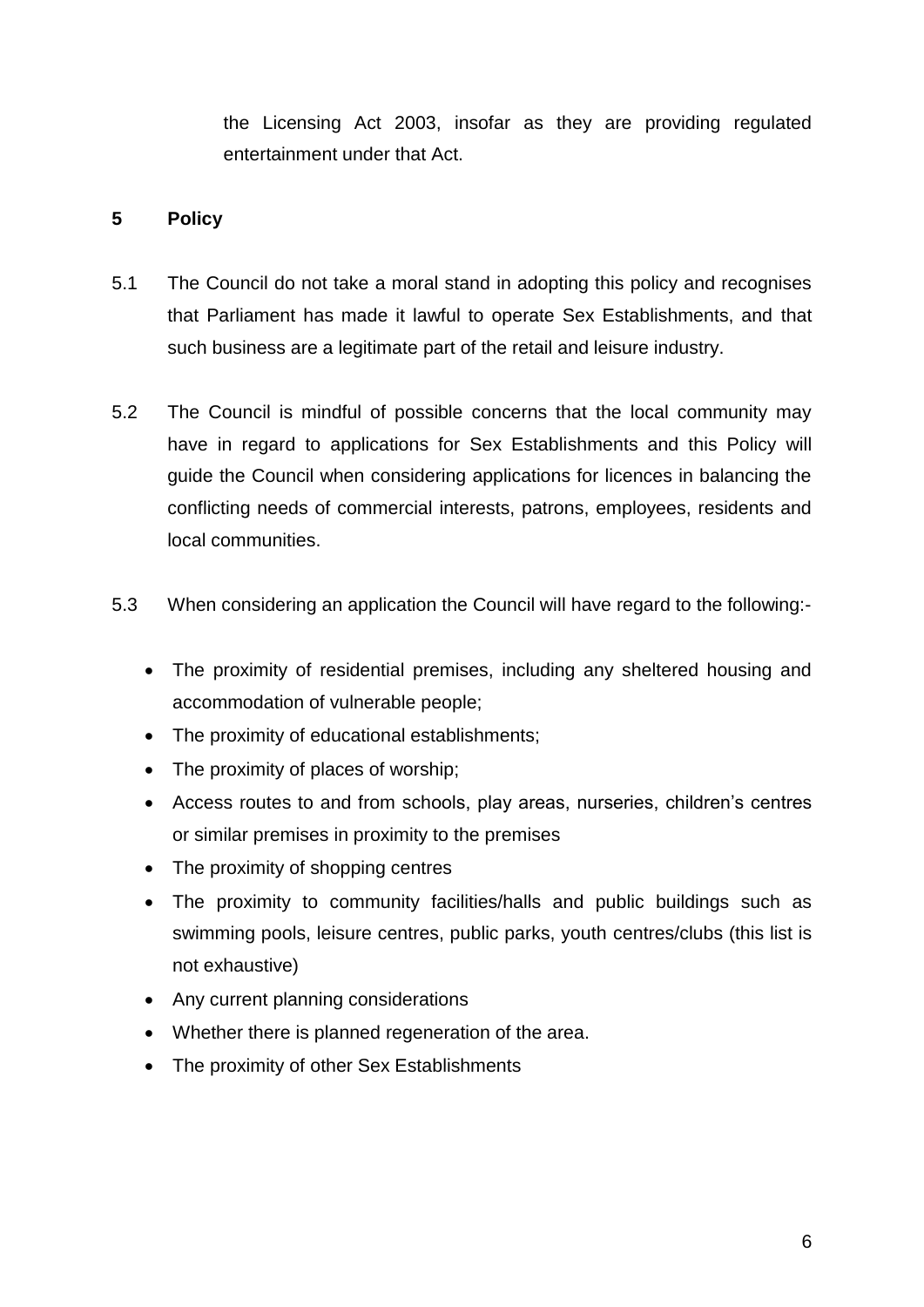- 5.4 The Council has not set a limit on the number of Sex Establishments that it thinks is appropriate for any relevant locality. The Council will determine each application on its merits on a case-by-case basis.
- 5.5 The policy sets out:
	- The process for making an application; and
	- The process the Council will follow in considering and determining an application for a Sex Establishment Licence.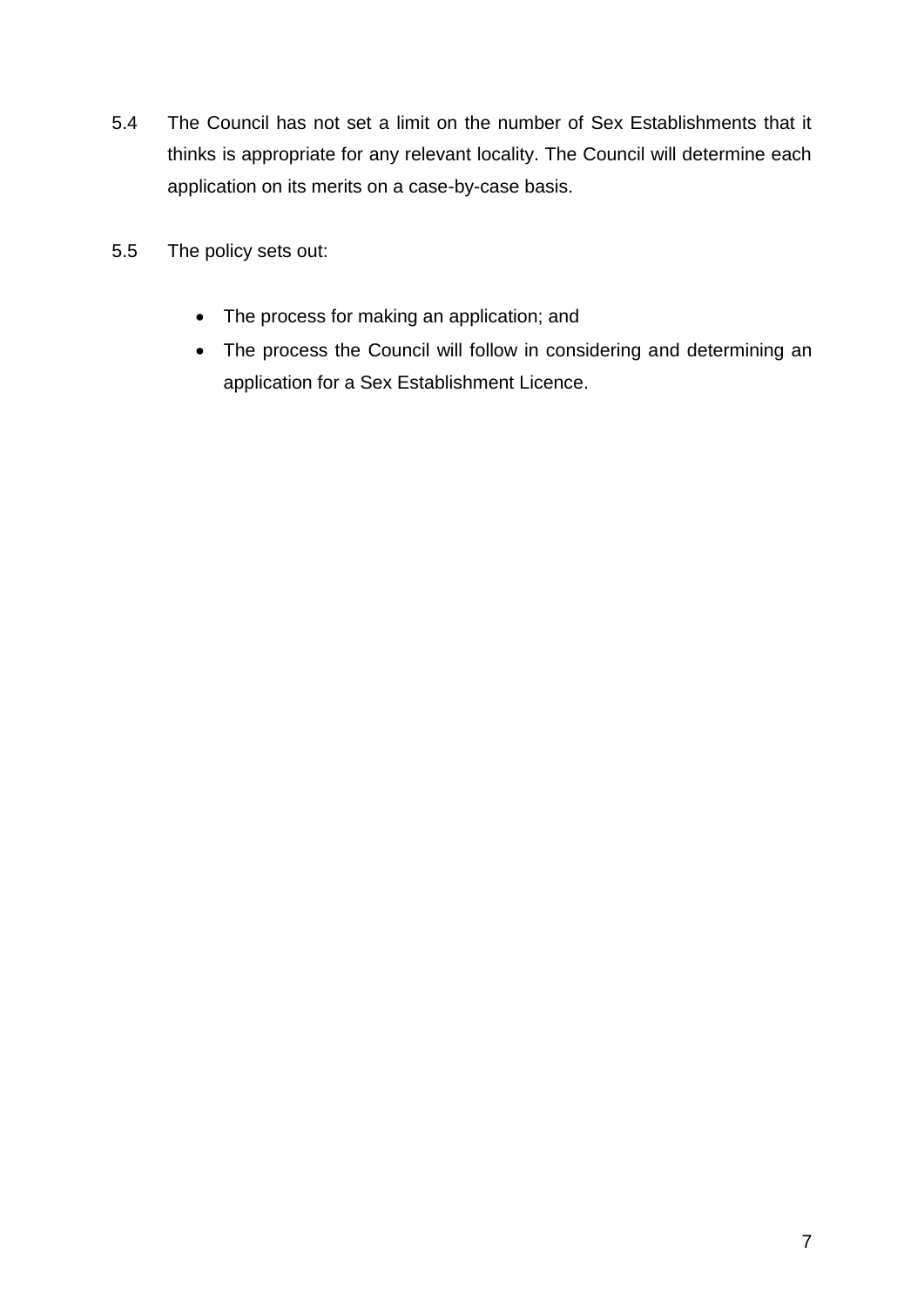# **2. THE APPLICATION PROCESS**

### Making an application

- 2.1 Applications may be made electronically via the Council's website at [www.ambervalley.gov.uk.](http://www.ambervalley.gov.uk/)
- 2.2 An application may also be made in writing to: The Licensing Office, Amber Valley Borough Council, Town Hall, Market Place, Ripley, Derbyshire, DE5 3BT. Telephone 01773 570222.
- 2.3 Applicants for a licence must complete the application form and submit to the Licensing Office together with:
	- The correct fee as set by the Council
	- A location plan
	- Detailed plans of the premises (in a **scale of 1:100** (1 centimetre to 1 metre) unless a different scale is agreed with the Council in advance) containing the following information:
		- (a) the location of the extent of the boundary of the building, if relevant, and any external and internal walls which comprise the premises, or in which the premises is comprised
		- (b) the location of points of access to and egress from the premises
		- (c) if different, the location of escape routes from the premises
		- (d) fixed structures (including furniture) or similar objects temporarily in a fixed location (but not furniture) which may impact on the ability of individuals on the premises to use exits or escape routes without impediment:
		- (e) in a case where the premises includes a stage or raised area, the location and height of each stage or area relative to the floor
		- (f) in a case where the premises includes any steps, stairs, elevators or lifts, the location of those steps, stairs, elevators or lifts.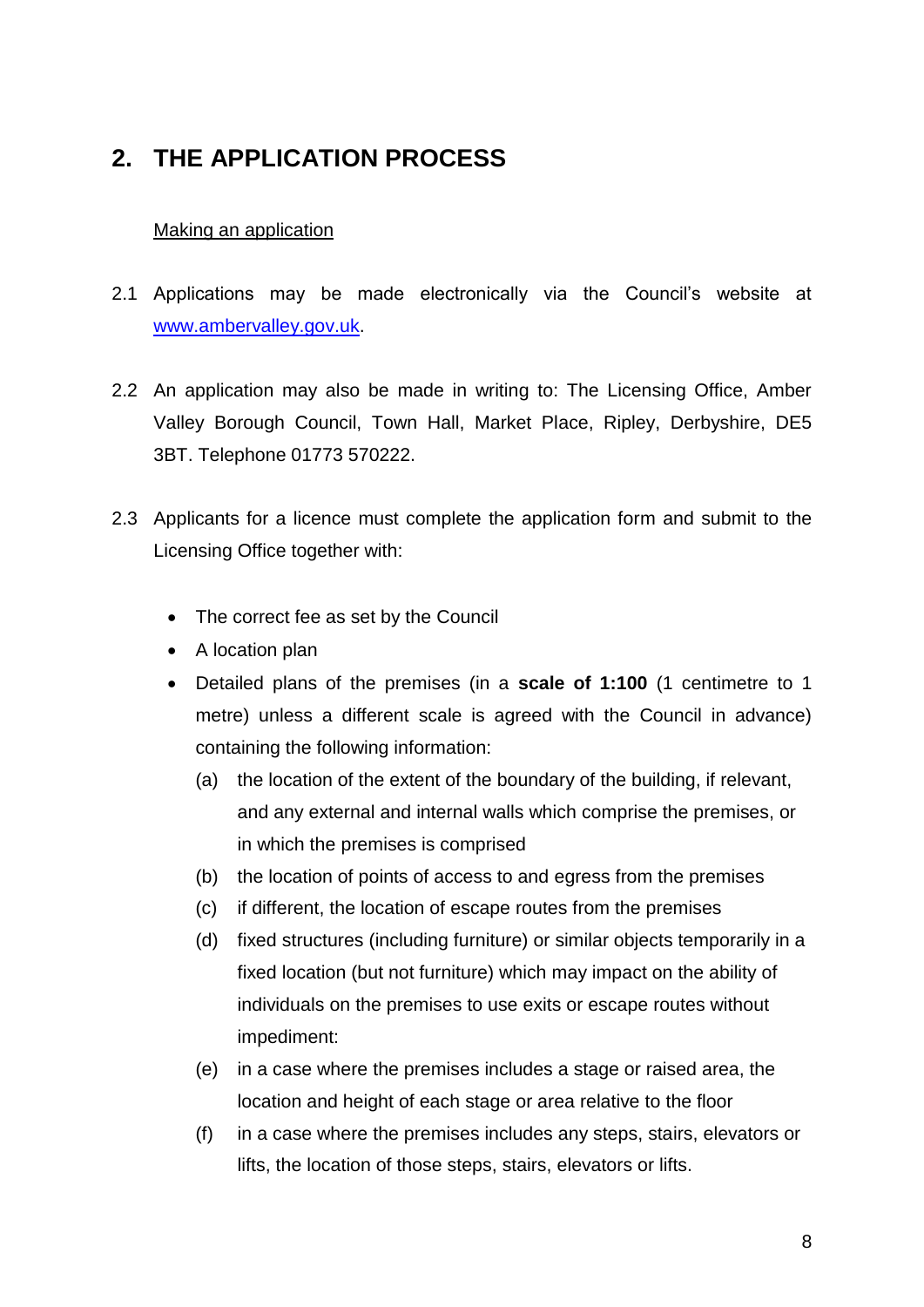- 2.4 A licence cannot, however, be granted to:
	- a person under 18;
	- a person who has held a licence but has had it revoked within 12 months preceding the date of the application;
	- to a person, other than a body corporate, who is not resident in an EEA State or was not so resident throughout the period of six months immediately preceding the date when the application was made;
	- to a body corporate which is not incorporated in an EEA State; or
	- a person who has within the last 12 months preceding the date of the application been refused a licence in respect of the same premises.
- 2.5 An applicant whose application for the grant or renewal of a licence is refused, or whose licence is revoked, on any ground specified above does not have a right to appeal unless the applicant seeks to show that the ground did not apply to him.
- 2.6 The Council may refuse an application for the grant or renewal of a licence on one or more of the grounds below:
	- a) The applicant is unsuitable to hold the licence by reason of having been convicted of an offence or for any other reason;
	- b) If the licence were to be granted, renewed or transferred the business to which it relates would be managed by or carried on for the benefit of a person, other than the applicant, who would be refused the grant, renewal or transfer of such a licence if he made the application himself;
	- c) The number of Sex Establishments, or of Sex Establishments of a particular kind, in the relevant authority at the time the application is determined is equal to or exceeds the number which the authority consider is appropriate for that locality;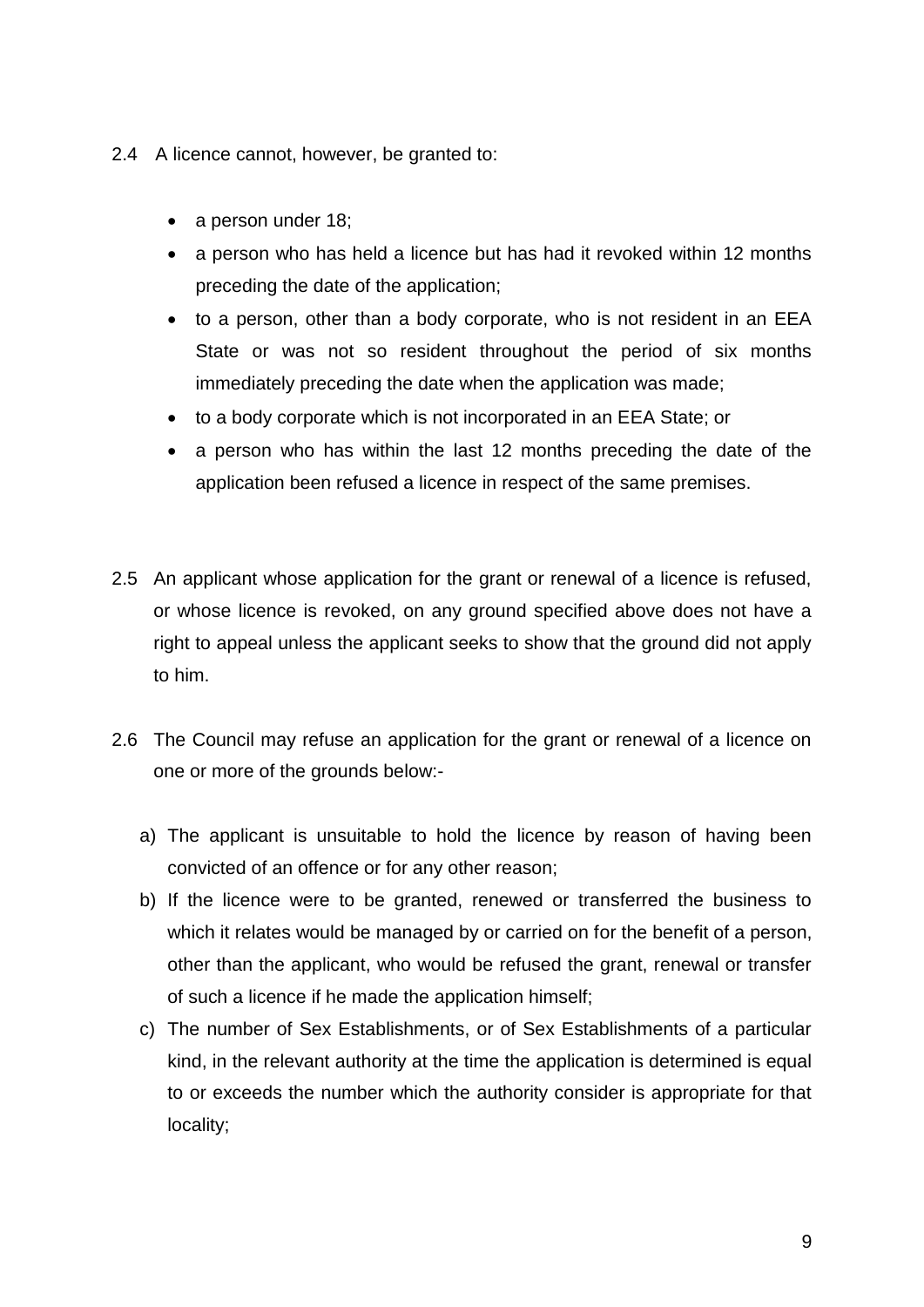- d) That the grant or renewal of the licence would be inappropriate, having regard
	- i) to the character of the relevant locality (i.e. the locality in which the premises are situated); or
	- ii) to the use to which any premises in the vicinity are put; or
	- iii) to the layout, character or condition of the premises, vehicle, vessel or stall in respect of which the application is made.
- 2.7 An applicant whose application for the grant or renewal of a licence is refused on either ground specified in (c) or (d) above does not have the right to appeal the decision. In such cases the applicant can only challenge the refusal by way of judicial review.
- 2.8 As part of the application process, applicants are required to display a notice at the proposed site for 21 days, from the date the application is lodged with the Council, setting out the application details. This notice must be blue in colour, and a minimum of A4 in size. The notice must be displayed in a prominent position for the entire 21 days and must be easily readable by passers by.

Applicants are also required to place a public notice in a local newspaper giving details of the application. The newspaper notice should appear in the publication within 7 days of the application being lodged.

- 2.9 The Council will send copies of the application and seek comments from:
	- Local Ward Councillors
	- Parish Councils
	- Child Protection Officers
	- Environmental Services Departments
	- Any other relevant persons/organisations deemed appropriate by the Council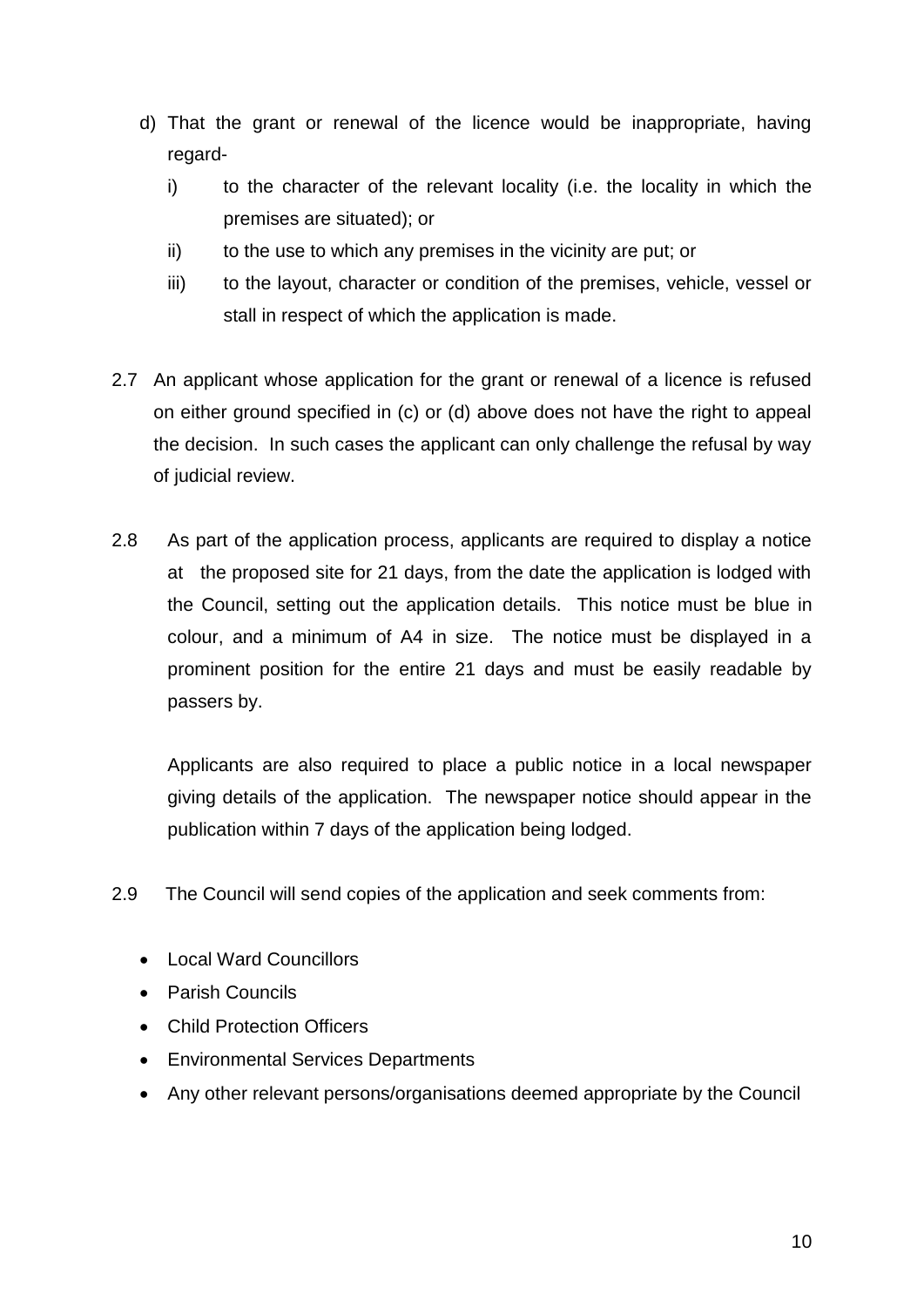2.10 It is the responsibility of the applicant to send of copy of the application within 7 days of the application being lodged with the Council to the Licensing Department, Derbyshire Constabulary, Chesterfield Division, Beetwell Street, Chesterfield, S40 1QP.

### Duration of Licence

2.11 Sex establishment licences will normally expire on an annual basis, but may be issued for a shorter period if deemed appropriate.

### Renewal of Licence

- 2.12 An application to renew the licence must be made in the appropriate form prior to the expiry of the existing licence.
- 2.13 Where, before the expiry of a licence, an application has been made for its renewal, it shall remain in force even though the expiry date has passed until the withdrawal of the application or its determination by the Council.

# Variation of Licence

- 2.14 The application form, together with relevant plans and the appropriate fee should be forwarded to the Licensing Office. Applications for variation are required to comply with site and newspaper notice requirements (see 2.8 of this policy).
- 2.15 Applications for variations must relate only to proposed changes in respect of the actual premises and the hours of operation currently covered by the licence.
- 2.16 All variations applications will be referred to the Licensing Panel for a decision. Applicants must not operate any revised or varied arrangements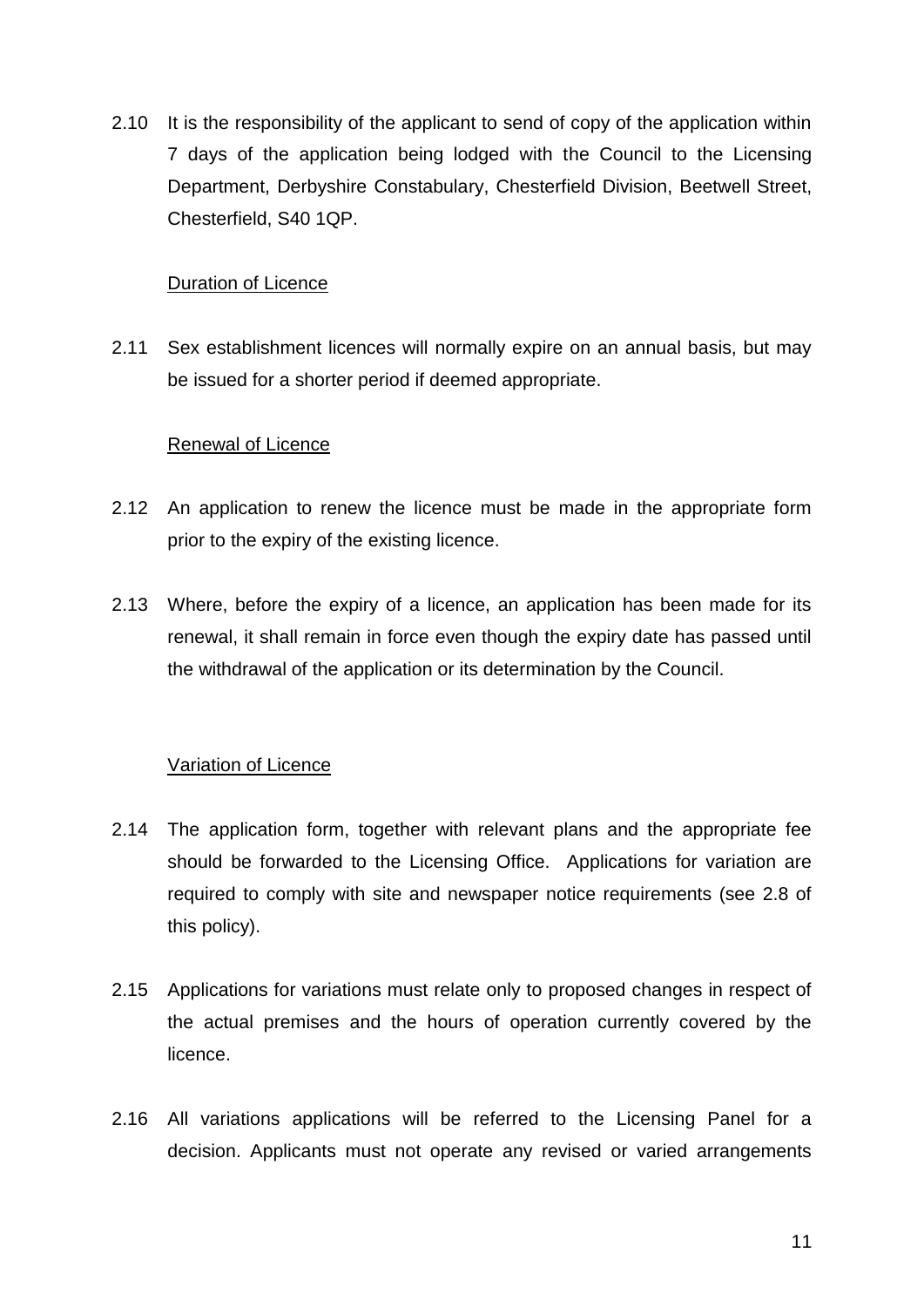until the Panel has determined the application and the licence has been issued.

### Transfer of Licence

2.17 Where, before the date of expiry of a licence, an application has been made to transfer, it shall be deemed in force with any necessary modifications until the withdrawal of the application or its determination, notwithstanding that the expiry date has passed or that the person to whom the licence is to be transferred is carrying on the business of the sex establishment.

### Making Representations

- 2.18 Unlike other licensing regimes (such as alcohol, entertainment or gambling) a wide range of people can raise objections about sex establishment licences. The police are a statutory consultee for all applications.
- 2.19 Representations must be relevant to the application and must not be frivolous or vexatious. They must not relate to moral grounds as these are outside the scope of the 1982 Act.
- 2.20 Decisions of whether objections are frivolous or vexatious will be made objectively by our officers and not on the basis of any political judgement.
- 2.21 Objections should:
	- Be made in writing
	- Show the name and address of the person/organisation making the representation.
	- Indicate the premises to which the representation relates
	- Indicate the proximity of the premises to the person making the representation
	- Clearly set out the reasons for making the representations.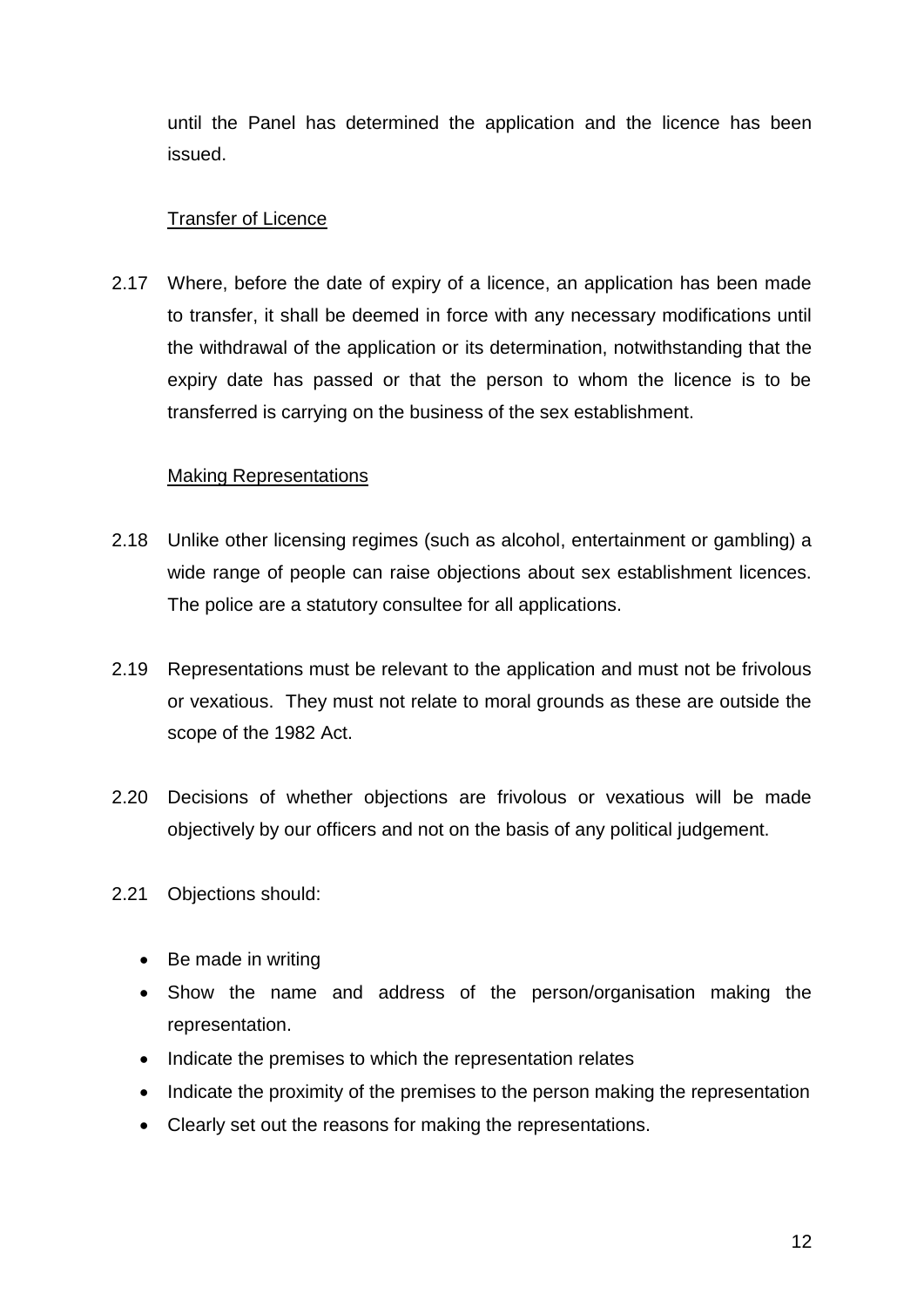2.22 Unless the person/organisation making a representation consents, their name and address shall not be revealed to the applicant.

# The Hearing

- 2.23 The Council shall hold a hearing before:
	- refusing to grant a licence
	- refusing to renew a licence
	- refusing to transfer a licence
- 2.24 The applicant and any persons who have made representations and who wish to attend the hearing will have the opportunity to address the Panel before the application is determined.
- 2.25 When considering an application the Council will have regard to the following:-
	- All written representations made by responsible authorities or members of the public
	- All representations made in person at the hearing
	- The proximity of residential premises, including any sheltered housing and accommodation of vulnerable people;
	- The proximity of educational establishments;
	- The proximity of places of worship;
	- Access routes to and from schools, play areas, nurseries, children's centres or similar premises in proximity to the premises
	- The proximity of shopping centres
	- The proximity to community facilities/halls and public buildings such as swimming pools, leisure centres, public parks, youth centres/clubs (this list is not exhaustive)
	- Any current planning considerations